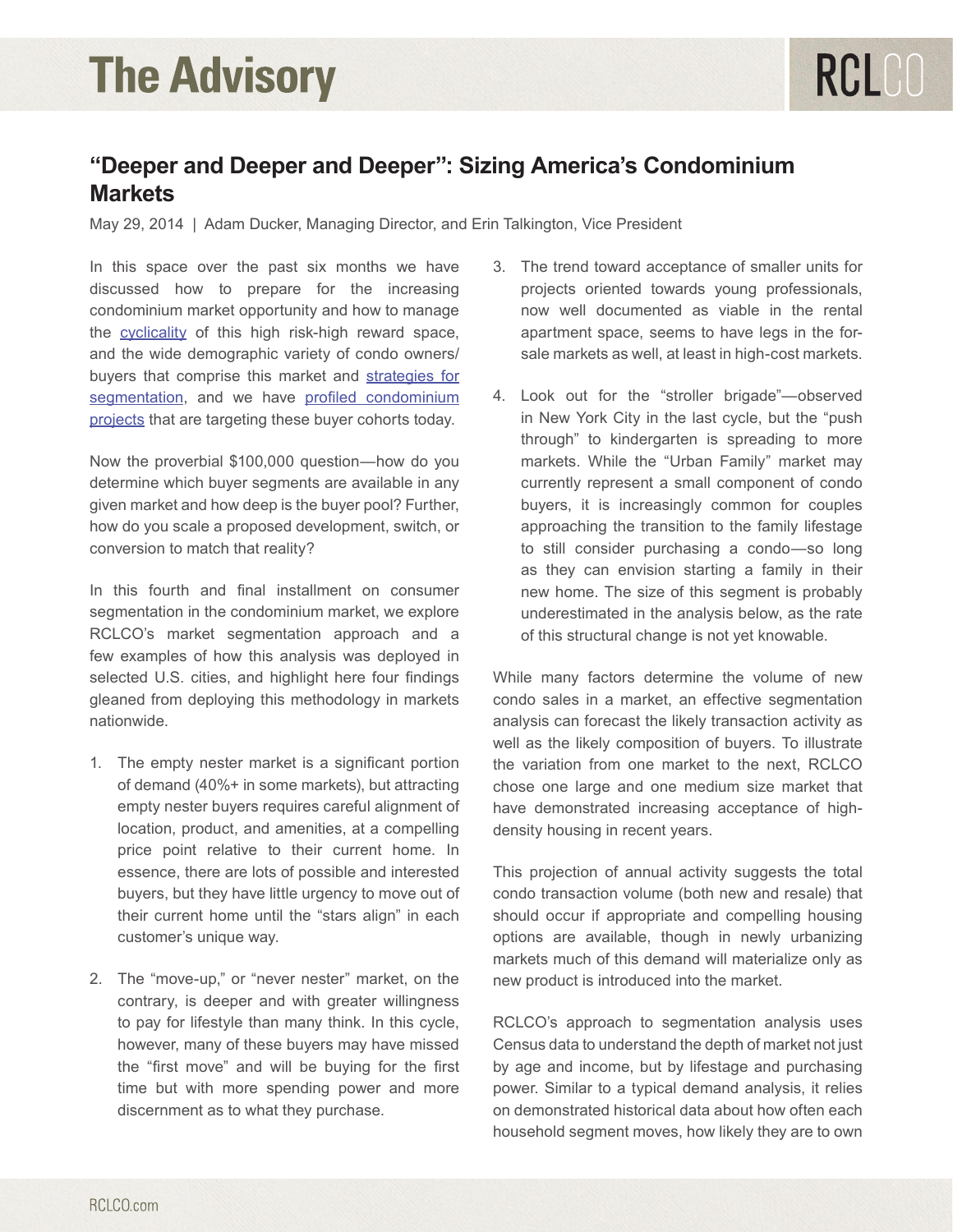rather than rent, and what percentage may choose to purchase a condo over other housing options.

The results provide a relatively conservative baseline of potential annual condo transactions in the given market, with the understanding that any continued shift in preferences toward a higher-density, more urban lifestyle might produce substantial upside, and reveal which market segment or combination of segments comprises the deepest market opportunity. This analysis produces an annual average projected rate of sales, realizing of course that in the "mature" segment of the market cycle actual sales may peak at a level quite a bit higher than this.

Both Minneapolis-St. Paul (Hennepin and Ramsey counties) and Nashville (Davidson County) demonstrate a similar distribution of buyers across the lifestage spectrum, with the strongest market potential in the First Movers (Singles and Couples age 25-30), Never Nesters (Singles and Couples Age 35-54), and Empty Nesters (current homeowners 55 or older). This begins to suggest that two to three

distinct projects may be most effective at targeting the available segments.

Forecasting future condominium demand even more precisely has become a lot easier and more cost efficient with the growing availability and low cost of using consumer research panels. We now have the ability to solicit potential interest in condominiums among prospective home buyers in any given market at relatively low cost. An example of output from this type of research in Washington, D.C., is demonstrated [here.](http://www.rclco.com/advisory-empty-nester-for-rent)

With better information regarding the size of the potential market, two questions are answerable:

- 1. How is a prospective development, conversion, or switch scaled to the market?
- 2. Should a newly conceived development project target one market segment or many, a question partially addressed in a previous Advisory?

| <b>Minneapolis &amp;</b><br><b>St. Paul</b> | <b>First</b><br><b>Movers</b> | Young<br><b>Professionals</b> | <b>Urban</b><br><b>Families</b> | "Never Nester"<br><b>Lifestyle Buyers</b> | <b>Empty</b><br><b>Nesters</b> |
|---------------------------------------------|-------------------------------|-------------------------------|---------------------------------|-------------------------------------------|--------------------------------|
| Under \$200,000                             | 11%                           | 2%                            | 2%                              | 5%                                        | 18%                            |
| \$200,000-\$350,000                         | 8%                            | 4%                            | $1\%$                           | 9%                                        | 17%                            |
| \$350,000-\$500,000                         | 2%                            | $1\%$                         | $0\%$                           | 2%                                        | 5%                             |
| \$500,000-\$750,000                         | 2%                            | 1%                            |                                 | 0.7%                                      | 5%                             |
| Over \$750,000                              |                               |                               |                                 | 1%                                        | 3%                             |
| <b>Total</b>                                | 23%                           | 7%                            | 3%                              | 18%                                       | 49%                            |

#### *Projected Distribution of Demand for Condominium Units*

**Annual Transactions: 2,000**

| <b>Nashville</b>    | <b>First</b><br><b>Movers</b> | Young<br><b>Professionals</b> | <b>Urban</b><br><b>Families</b> | "Never Nester"<br><b>Lifestyle Buyers</b> | <b>Empty</b><br><b>Nesters</b> |
|---------------------|-------------------------------|-------------------------------|---------------------------------|-------------------------------------------|--------------------------------|
| Under \$200,000     | 14%                           | 3%                            | 3%                              | 4%                                        | 26%                            |
| \$200,000-\$350,000 | 8%                            | 4%                            | 1%                              | 3%                                        | 9%                             |
| \$350,000-\$500,000 | 3%                            | $1\%$                         | 0%                              | 5%                                        | 3%                             |
| \$500,000-\$750,000 | $1\%$                         | $1\%$                         |                                 | 3%                                        | 3%                             |
| Over \$750,000      |                               |                               |                                 | 3%                                        | 2%                             |
| Total               | 26%                           | 9%                            | 3%                              | 17%                                       | 44%                            |

**Annual Transactions: 1,125**

*Source: RCLCO*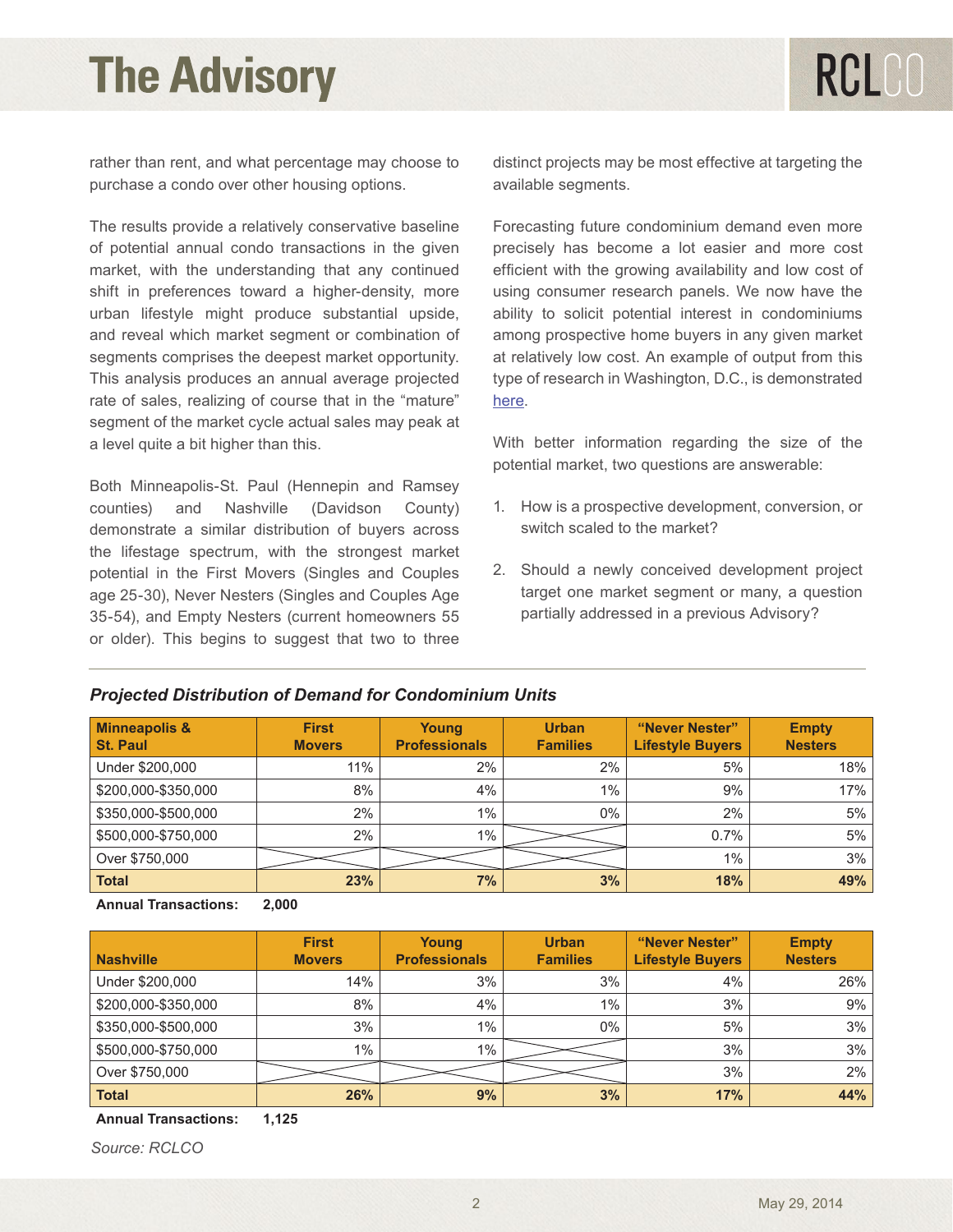The question of sizing depends in part on the range of alternatives in a given market (including resales) and the competitive potential of the proposed development's location, as well as the sponsor's ability to effectively design, deliver, and market a project that might outperform the competition.

Our experience is that a condominium project should not anticipate a marketing window of more than 36 to 42 months, in most cases including a period of presales, and hopefully not lasting long after delivery. If this is the case, the potential transaction volume in a market like Minneapolis that a project can compete for is roughly 7,000 (2,000 per year times three and a half years). This would, of course, assume that the project is designed for and marketed to all demographic and price segments.

Resales always capture some of the market activity, as they usually represent good value (at least relative to location) and are available more immediately. This might represent as much as 85% to 90% of transaction activity in a market like Chicago or San Francisco with a long history of condominium development, but as little as 60% or less in a market like Minneapolis or Nashville where there is less existing inventory or the inventory is of lower quality. In the case of Minneapolis, we might estimate that 30% to 40% of the potential transactions would represent a market size for new development (in the last cycle this peaked at an even higher share), or roughly 2,500 units.

The question then becomes: how might the sales be shared among competing projects? The simplest way to forecast this potential is a straight "fair share" analysis—simply to study the number of competitors (other new condominium developments and conversions) and suggest that each would share sales equally. In this case, if it were likely that there are 20 potential competitors, the proposed development in question would capture 5% of new sales in this price range, and thus the appropriate scale of a new project would be 125 units (5% of the 2,500 potential new transactions over a 36 to 42 month period).

Of course not all projects compete equally, with competitive potential driven by project scale, sponsor, location, price positioning, marketing, and many other factors. RCLCO recommends development of a detailed "gravity model" to reflect the competitive potential of the asset against the known and anticipated competition, and reflecting the case that some projects will capture more than their fair share and some less– in this example the appropriate scale might be smaller or larger than the 125 units suggested above.

The final level of analysis is to evaluate the tradeoff between focusing on one or two specific market segments with a proposed project or alternatively trying to be "all things to all people." The analysis is similar. If we believe that a submarket or site is appropriate to upscale empty nesters, for instance, we can assume that some portion of roughly 560 potential transactions—annual sales of units priced \$500,000 and over to empty nesters (160) times three and a half years—is available to the project in question.

Assuming that new projects might capture as much as 50% of the demand, and if only three or four competitors including the subject property are positioned to attract this customer, we might conclude that there is sufficient market support for a highly targeted project of 70 units (25% of 280 projected new sales over the marketing window).

If any one market segment is too small to support a targeted project (a strategy that is often preferable from the perspective of achieving strong emotional response from the anticipated buyer group), a new development may need to target more than one and perhaps several segments. This is often necessary to align with potential demand and manage market risk.

There are, of course, numerous remaining questions to be answered relative to market segmentation:

1. If the market supports it, are different market segments better accommodated in one building "wedding cake style," by different tiers of units on different floors, or mixed throughout the building?